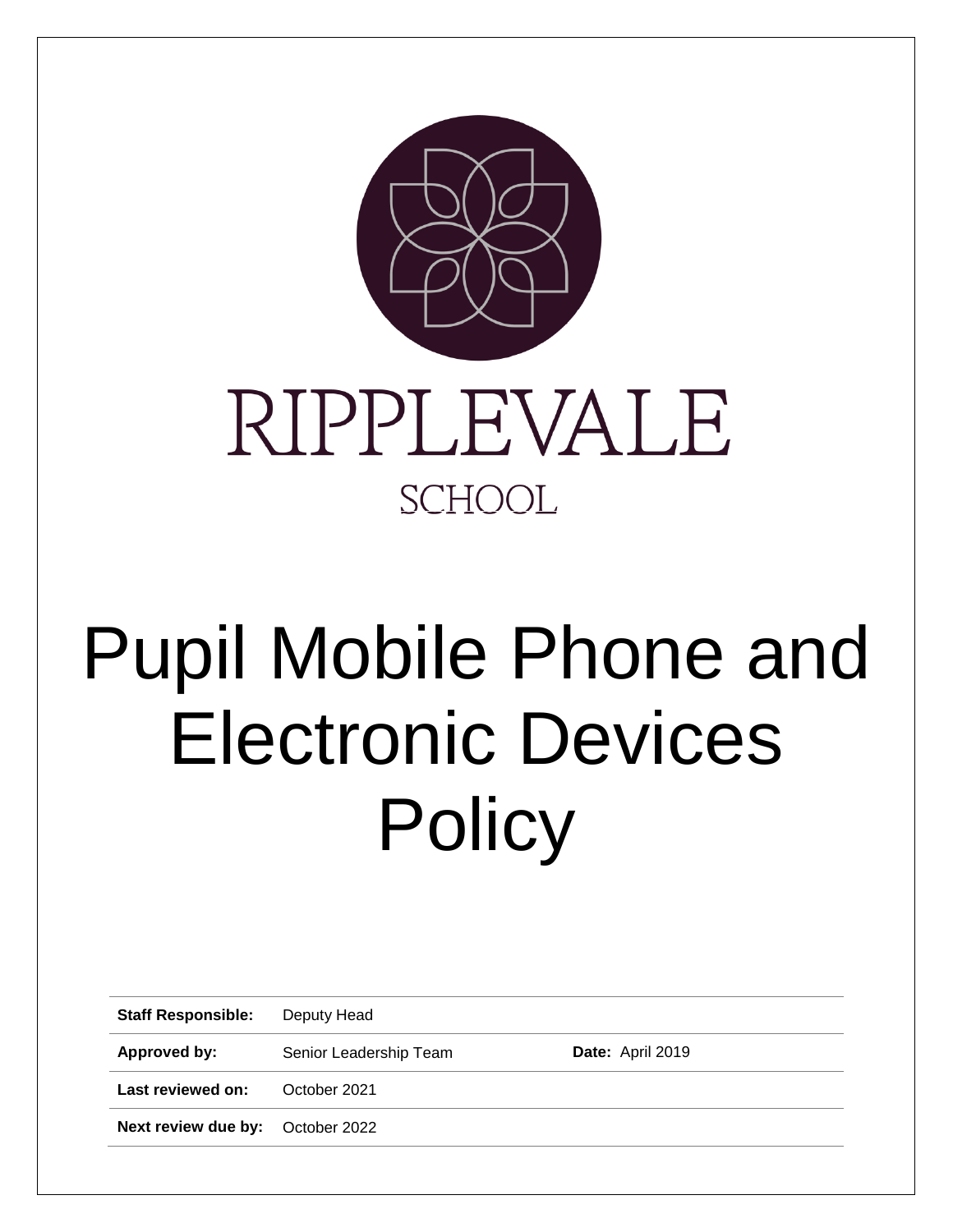#### **Ripplevale School Mobile Phone Policy**

# *'Ripplevale School provides a caring, learning environment where our pupils make meaningful progress, relative to their individual starting points. Our aim is to encourage them to develop appropriate personal, social and employable skills enabling them to become confident, independent and aspiring young people.'*

## **Rationale**

Mobile phones and electronic devices are now a feature of modern society and most of our pupils own one. Increasing sophistication of mobile phone and electronic devices technology presents several issues for schools:

- The high value of many phones and devices
- The technology of mobile phones and electronic devices has developed such that they now have the facility to record sound, take photographs and video images. This new technology is open to abuse leading to the invasion of privacy. Taking of such images, without permission, contravenes the Data Protection Act of 1998.
- Being able to use the device to surf the internet using 3G/4G networks

The following guidelines are implemented to ensure our pupils and staff are safeguarded.

#### **Pupils**

- 1. Pupils can bring their phones and electronic devices into school, although they must not be used for any purpose (e.g. phoning, texting, surfing the internet, listening to music, taking photos, taking videos) inside the school hours.
- 2. Phones and electronic devices must be handed in each morning to class teacher/tutor and then returned at the end of the day.
- 3. If a pupil breaches these rules or is seen using their mobile phone or electronic device at any time during the school day, the phone or device will be confiscated by the member of staff and handed to the Head of School. If a pupil refuses to hand over their phone or device, the pupil needs to report to the Head of School office to hand in their phone / device. The Head of School will hold the phone / device until the end of the school day. If the problem persists parents/careers will be asked to ensure the phone / device is not brought into school. Parents/careers may also be asked to attend a meeting at school
- 4. If there are repeat incidents, the pupil concerned will be banned from bringing their mobile phone or electronic device into school for an indefinite period.
- 5. In the case where a mobile phone or device is used to record sound, pictures or video images which are deemed to be an invasion of privacy the school will reserve the right apply an appropriate sanction which could include exclusion from school and, in extreme cases, permanent exclusion.
- 6. Should there be any suggestion of inappropriate material being stored on mobile phones or electronic devices the Head of School will request they are allowed to check this. If a pupil refuses, the Head of School will confiscate the phone / device and ask parents/careers to attend school so checks can be properly made.
- 7. Mobile phones and electronic devices are banned from use in public examinations, such as GCSE, and pupils are at risk of being disqualified should their device be misused or cause disruption.
- 8. The calculator facility of mobile phones cannot be used as part of any examination.
- 9. Pupils are not permitted to use their phone to listen to music. MP3 players which have no camera or 3/4G access are able to be used.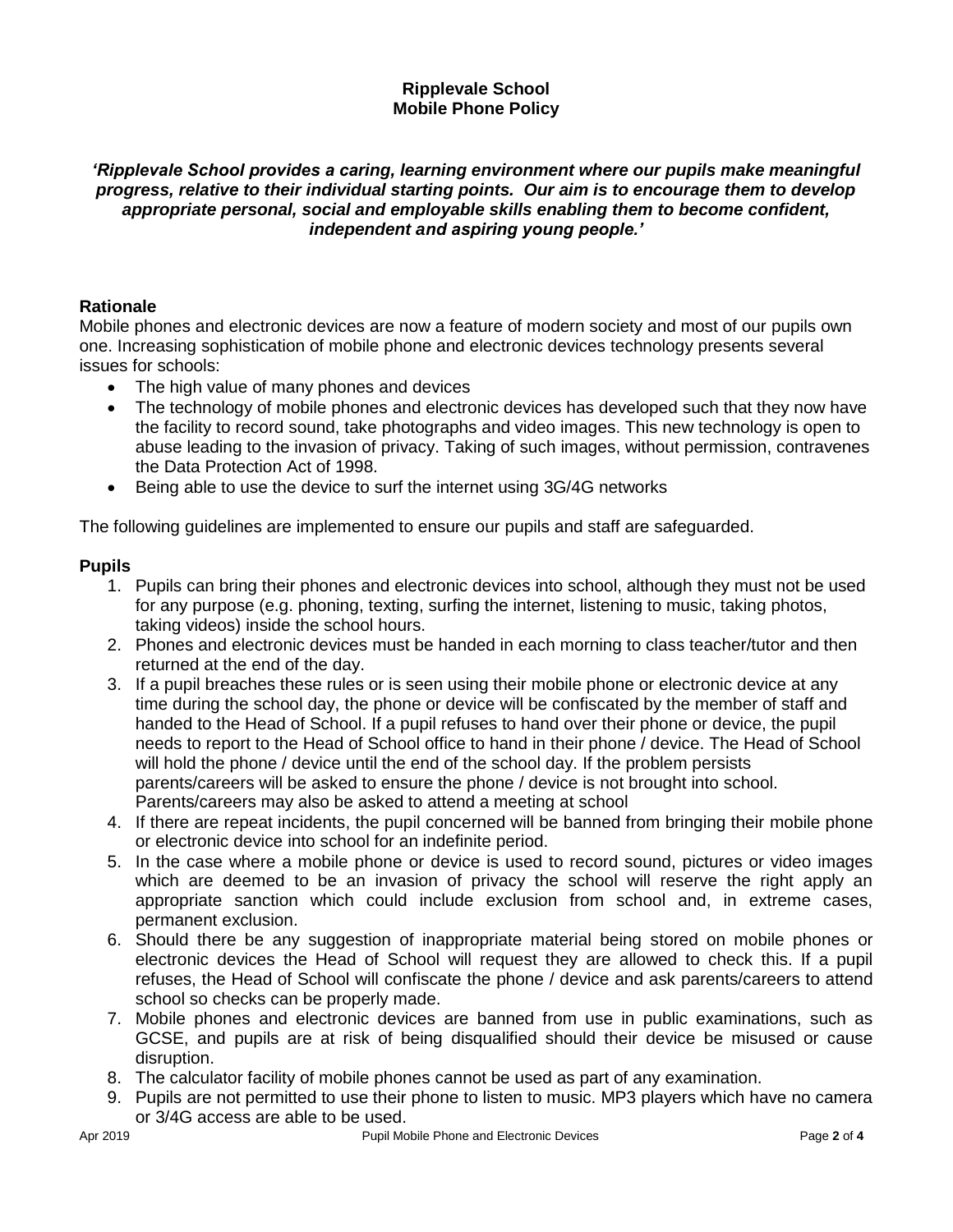#### **Emergencies**

If a pupil needs to contact his/her parents/guardians, they will be allowed to use a school phone. If parents need to contact children urgently, they should phone the school office and a message will be relayed promptly.

### **Responsibility for mobile phones or electronic devices**

The school accepts no responsibility for theft, loss, damage or health effects (potential or actual) relating to mobile phones or other electronic equipment in the possession of pupils or confiscated by staff, and will not undertake any related investigation. It is the responsibility of parents and pupils to ensure mobile phones and other electronic equipment are properly insured.